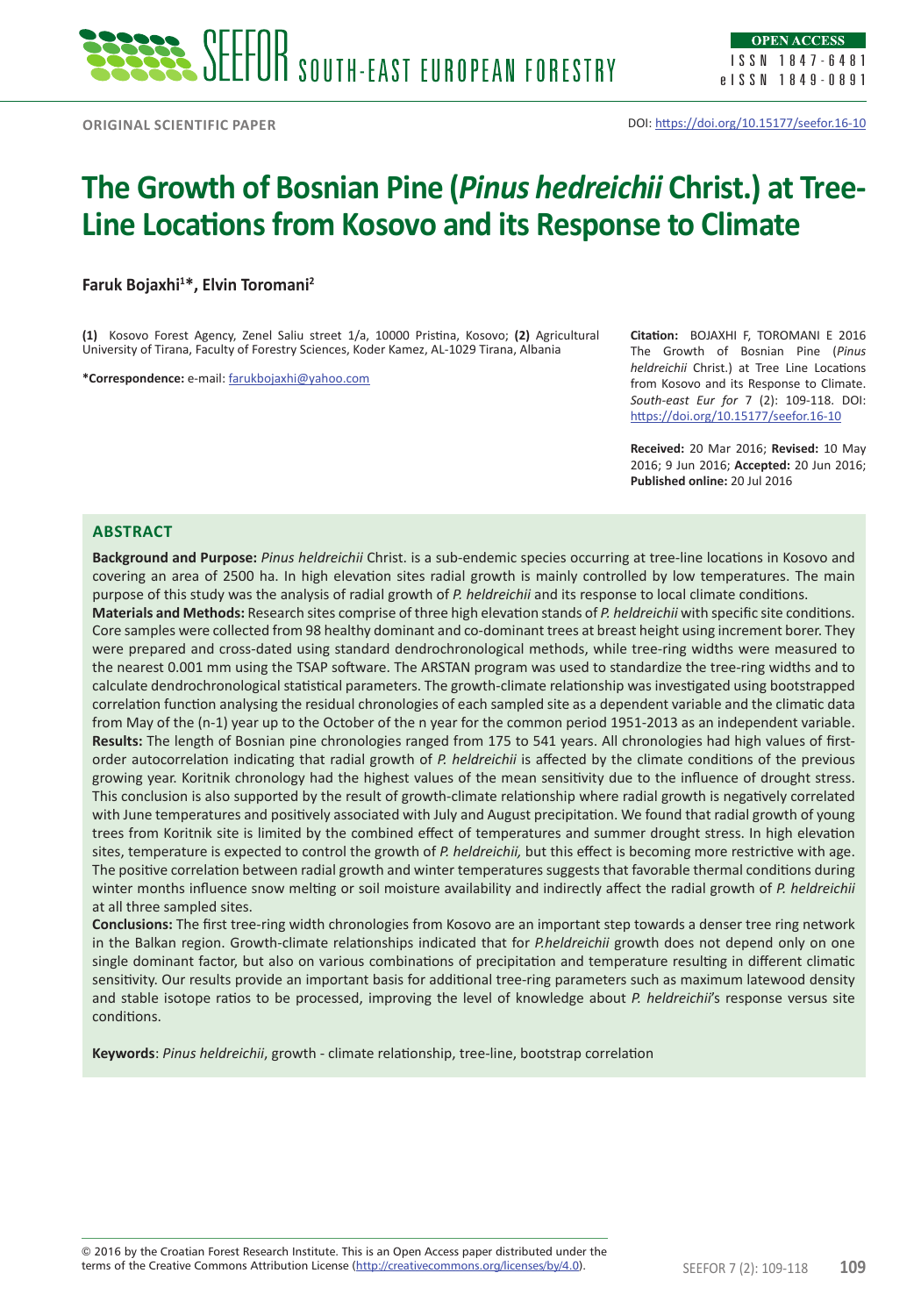## **INTRODUCTION**

The direct and indirect effects of global warming on forest ecosystems represent a challenge for human well-being in the near future [1]. Warming trends can influence vegetation patterns by modifying the start and the duration of the growing season, and abrupt air temperature increase can alter growth responses [2].

Climate changes are expected to alter the distribution of tree-line species in mountainous areas, and most predictive models forecast an upward displacement of species, tracking increases in temperatures [3, 4]. However, not all species respond in the same way to climate changes. Special attention must be paid also to species such as *Pinus heldreichii* Christ., which grows in high elevations making it more sensitive to temperature oscillation.

*Pinus heldreichii* Christ (syn. *P*. *leucodermis* Antoine) is a sub-endemic species occurring in isolated subalpine locations in the Balkan Peninsula and Southern Italy. The Balkan Peninsula plays a key role as a climatic transition zone between western and eastern Mediterranean and also between the Mediterranean and Central European synoptics [5-9].

Previous studies on *P. heldreichii* have been conducted in Bulgaria [10, 11], Greece [12, 13], and Albania [14], exploring growth-climate relationship of this high elevation species. Moreover, summer temperature was reconstructed (1768- 2008) based on maximum latewood density measurements of *P. heldreichii* trees from a high-elevation stand in the Pirin Mountains in Bulgaria [15]. In Albania, a 1391-year tree-ring width chronology (617-2008) was developed and maximum density measurements were acquired on living and dead *P. heldreichii* trees [14].

The overall forest area covered by *P. heldreichii* in Kosovo is accounted to 2150 ha, and it is mostly mixed with species

like silver fir (*Abies alba* Mill.). Some natural forest stands of this species exist in Kosovo, situated in Prevalla (PRE), Koritnik (KO) and Decani (DE) regions respectively, but no dendroclimatic study has been done up to this moment.

The high conservational value of such taxa additionally increases the importance of studies based on tree-ring width that allow a better understanding of the radial growth-climate relationship, as well as the ecophysiological requirements of trees [16, 17]. Changes in annual tree-ring width growth could be due to the effect of environmental conditions, climate and anthropogenic disturbances. To analyze the influence of climatic conditions on growth of coniferous species at the tree-line locations, tree-ring widths (TRW) and wood density chronologies are used [18, 19]. Intra-annual radial growth rates and duration in trees of *P. heldreichii* differ greatly in relation to site conditions. Thus, better knowledge of the relationship between TRW development and climate is needed to improve the current level of dendroclimatic studies in Kosovo and Albania. In this study, we investigated the responses of *P. heldreichii* growth to local climatic variations in three high elevation sites from Kosovo. The aim of this paper was (i) to study the growth – climate relationship of *P. heldreichii* and (ii) to identify the main climatic factors driving its radial growth.

# **MATERIALS AND METHODS**

#### **Study Areas and Sample Sites**

The study areas are natural ecosystems located close to the upper distribution limit of Bosnian pine at Prevalla (42°11'N, 20°57'E; 1945 m a.s.l), Decan (42°36'N, 20°14'E; 1830 m a.s.l), and Koritnik (42°04'N, 20°31'E; 1815 m a.s.l) in western and



**FIGURE 1.** The location of Kosovo (upper left side) in Europe and of the sampled sites (right side)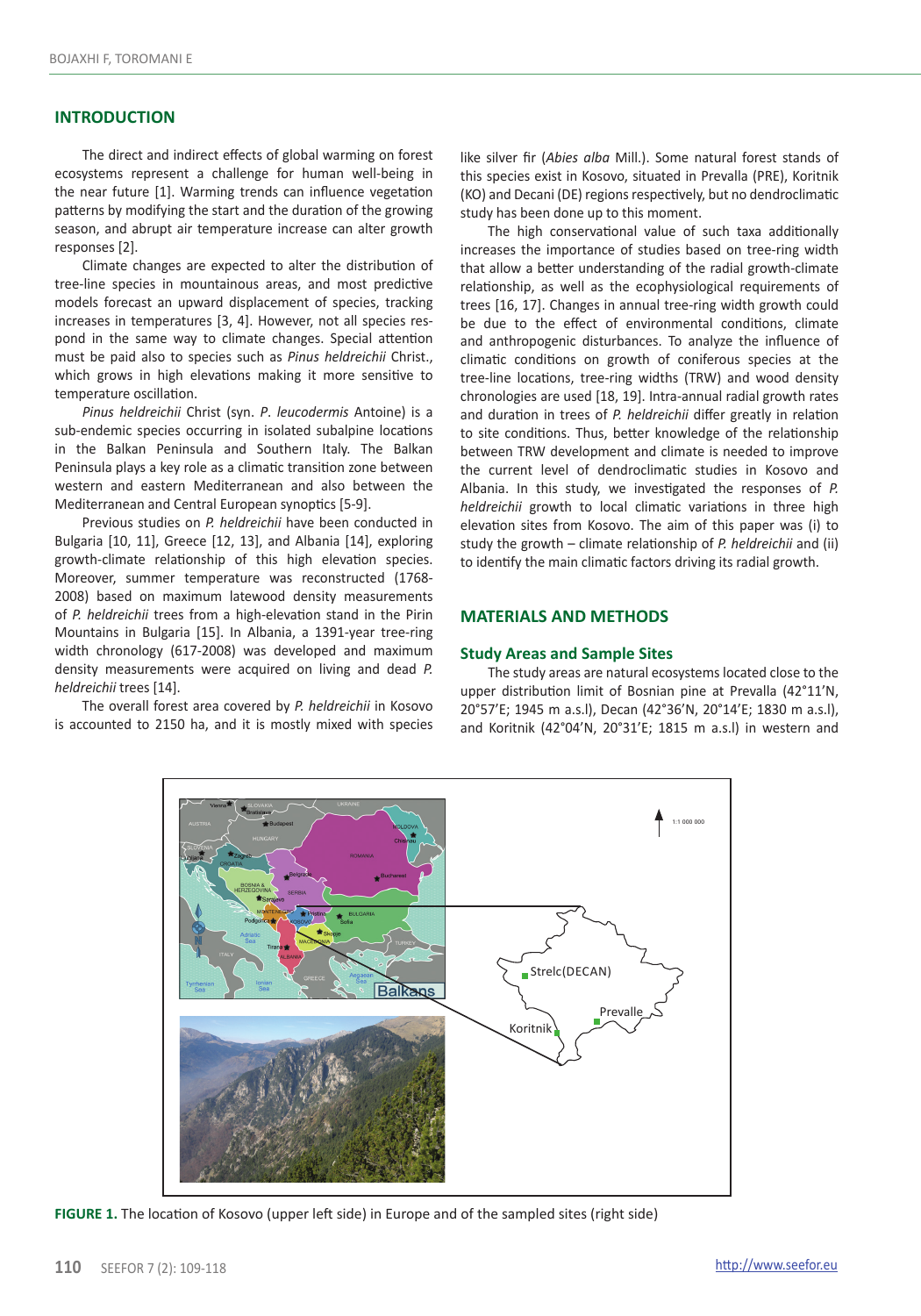| Sampled site      | Latitude / longitude           | Altitude<br>(m a.s.l.) | Aspect    | Soil / rock formation                                | Sampled trees |
|-------------------|--------------------------------|------------------------|-----------|------------------------------------------------------|---------------|
| Prevalle<br>(PRE) | N 42°11'01.3"<br>E 20°57'42.0" | 1945                   | <b>SW</b> | Typical rendzina soils on<br>limestone bedrock       | 30            |
| Decan<br>(DE)     | N 42°36'19.8"<br>E 20°14'52.5" | 1830                   | <b>NW</b> | Brown soils on limestone<br>bedrock                  | 38            |
| Koritnik (KO)     | N 42°04'46.5"<br>E 20°31'58.6" | 1815                   | <b>NW</b> | Grayish-brown rendzina soils<br>on limestone bedrock | 30            |

| <b>TABLE 1.</b> Site characteristics of the sampled sites |  |
|-----------------------------------------------------------|--|
|-----------------------------------------------------------|--|

southern Kosovo (Figure 1) (Table 1). Soil types are based on limestone bedrocks creating leptosols (rendzinas) and brown soils on higher slopes with slight differences among sites. At all sampled sites Bosnian pine is the dominant species while the ground vegetation comprises of species such as: *Sesleria autumnalis* Ard., *Brachypodium sylvaticum* Huds., *Carex humilis* Leyess., *Thymus balcanus* L., *Fragaria vesca* L., *Festuca heterophylla* Lam., *Dactylus glomerata* L., etc. These forest stands grow under the effect of Continental climate with some influences of Mediterranean climate in the southern Kosovo. Mean annual temperature varies among sampled sites and ranges from 8.0°C (PRE-site) to 8.3°C (KO-site), while the longterm mean annual precipitation ranges from 791 mm (DEsite) to 1029 mm (KO-site) (CRU TS3.22 dataset, period 1901- 2013). The weather in the sampled site is characterized by a non-uniform rainfall distribution, with summers that are very short and cold as well as with cold winters with lots of snow.

Maximum precipitation falls from October to December, while the minimum rainfall is recorded from July to August (Figure 2). Moreover, natural forest stands of *P. helderichii* grow on sites with different slope aspects ranging from NW for DE and KO sites to SW for PRE site.

#### **Tree-Ring Chronology Development**

The core samples were collected from old dominant and co-dominant trees with healthy trunks and no sign of human interference. We extracted two cores from each tree at breast height (1.3 m) when possible. Otherwise we tried to avoid compression wood due to steep slopes, compiling a set of 98 new samples from all sites. Core samples were air-dried and glued onto wooden holders and subsequently sanded to ease growth ring identification [20]. The TRW were measured at 0.001 mm precision, with a LINTAB 6 (RINNTECH, Heidelberg) system and TSAP-Win Scientific software. Then they were cross-



**FIGURE 2.** Climatic diagrams of the studied sites based on the CRU TS 3.22 data. Dashed line shows temperature, while solid line precipitation values.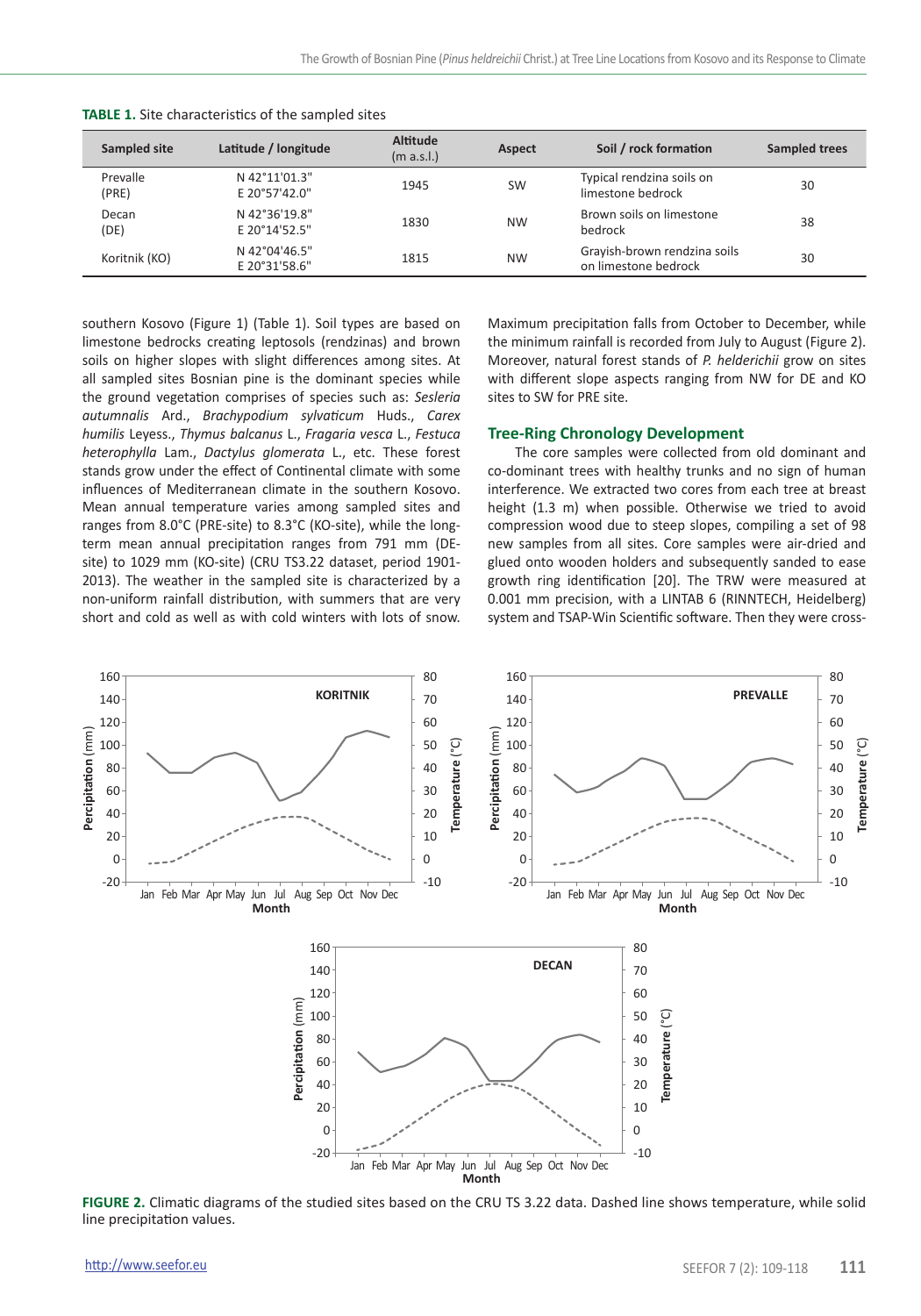dated visually and confirmed statistically using the software COFECHA [21]. The individual raw tree-ring series were standardized in a two-step procedure using ARSTAN software [22, 23]. First, a negative exponential curve was fitted to the ring series. For second de-trending a cubic smoothing spline with a 50% frequency-response of 30 years was used to reduce the non-climatic variation in tree-ring series. This way most of the low-frequency variability in each tree-ring series that is assumed to be unrelated to climate, such as tree aging and forest stand development, was removed. The observed values were divided by predicted values to produce dimensionless indices. The indices were then averaged to obtain site chronologies using a bi-weight robust mean [24]. Common signal in chronology was estimated using expressed population signal (EPS>0.85) which indicates to what extend the sample size is representative of a theoretical infinite population [25]. Residual chronologies are commonly used in dendroclimatic studies because the removal of serial autocorrelation is required for growth- climate analysis.

#### **Climate Data**

Ī

Total monthly precipitation and mean monthly temperatures were provided from the CRUTS3.22 dataset, with a spatial resolution of 0.5×0.5**°** (http://www.cru.uea.ac.uk/) [26] reaching back to 1901. The only available local climate records belong to Prizreni town, but they were not sufficiently reliable due to the short length of series (series length 1977-1987 and 2009-2014), missing values (from 1988 to 2008) and the lack of homogenization. CRU data used in this study were extracted from the database of KNMI Climate explorer (http://climexp. knmi.nl/) for the region encompassed by the coordinates 41.5°- 43.5°N and 20°-22°E. However, to the best of our knowledge the CRU climatic dataset is the best available dataset to test long-term changes in radial growth as related to climate in several countries. The gridded climate data for the period 1951-2013 were considered reliable for the growth-climate analysis, because weather station density is high and stable for interpolation of CRU dataset and climate data have been checked and tested for homogeneity.

#### **Growth-Climate Relationship Analysis**

To quantify the relationship between residual site

chronologies and monthly climate data (mean monthly temperatures, total monthly precipitation), we calculated bootstrapped correlation coefficients for the common period 1951-2013. The growth-climate relationship analysis was performed with DENDROCLIM2002 software [27]. Bootstrapped correlations were calculated between TRW residual chronologies of Bosnian pine at three sites which were analysies as dependent variables and the climatic data (independent variables) using a 18-month window from May of the year prior to tree-ring width formation (year t - 1) until October of the year of growth (year t). Correlation coefficients were considered significant if they exceeded, in their absolute value, half of the difference between the 97.5<sup>th</sup> quantile and the 2.5th quantile of 1000 estimates calculated in the bootstrapping procedure [27].

## **RESULTS**

#### **Tree-Ring Chronologies**

The length of master chronologies varies among sites. Thus, the chronology from DE- site was the longest with 541 years, spanning throughout the period 1474-2014 with a replication of more than 34 trees from 1770 onwards. The chronology from KO-site was the shortest, 176 years long, with a sample replication of 25 trees, while the chronology from PRE was 243 years long spanning throughout the period 1776-2014 with a sample replication of 25 trees from 1920 onwards (Figure 3, Table 2). The year-to-year persistence (AC) was higher at higher elevation site (PRE) while the inter-annual variability (MS) of growth resulted as greater at KO which suggests that climatic constraints on species growth are more important for this site. All chronologies were correlated (p<0.01) with each other for the common period 1840-2014, but the degree of agreement and similarity appears to be higher between DE and other chronologies, and slightly lower among PRE and KO chronologies. These results indicate that the degree of agreement in radial growth appears to be unrelated to the vicinity between sites (Table 3). Although KO and PRE sites are close to each other and trees belong to the same age class, the low agreement between both site chronologies might be due to slope aspect.

| TABLE 2. Statistical parameters of three P. hedreichii chronologies from Kosovo |  |  |  |  |  |
|---------------------------------------------------------------------------------|--|--|--|--|--|
|---------------------------------------------------------------------------------|--|--|--|--|--|

| <b>Statistical parameters</b> | Decan (DE)   | Koritnik (KO) | Prevalle (PRE) |
|-------------------------------|--------------|---------------|----------------|
| Time span                     | 1474-2014    | 1840-2014     | 1776-2014      |
| Total years                   | 541          | 176           | 243            |
| Number of trees in chronology | 34           | 25            | 25             |
| Mean age                      | $240 \pm 69$ | $147 \pm 18$  | $116 \pm 20$   |
| Mean tree-ring width (mm)     | 1.06         | 1.81          | 2.13           |
| Standard deviation            | 0.498        | 0.872         | 0.907          |
| Skewness                      | 1.037        | 0.995         | 0.547          |
| Mean Sensitivity (MS)         | 0.224        | 0.245         | 0.212          |
| AC(1)                         | 0.769        | 0.751         | 0.783          |
| $EPS > 0.85$ since            | 1770         | 1876          | 1920           |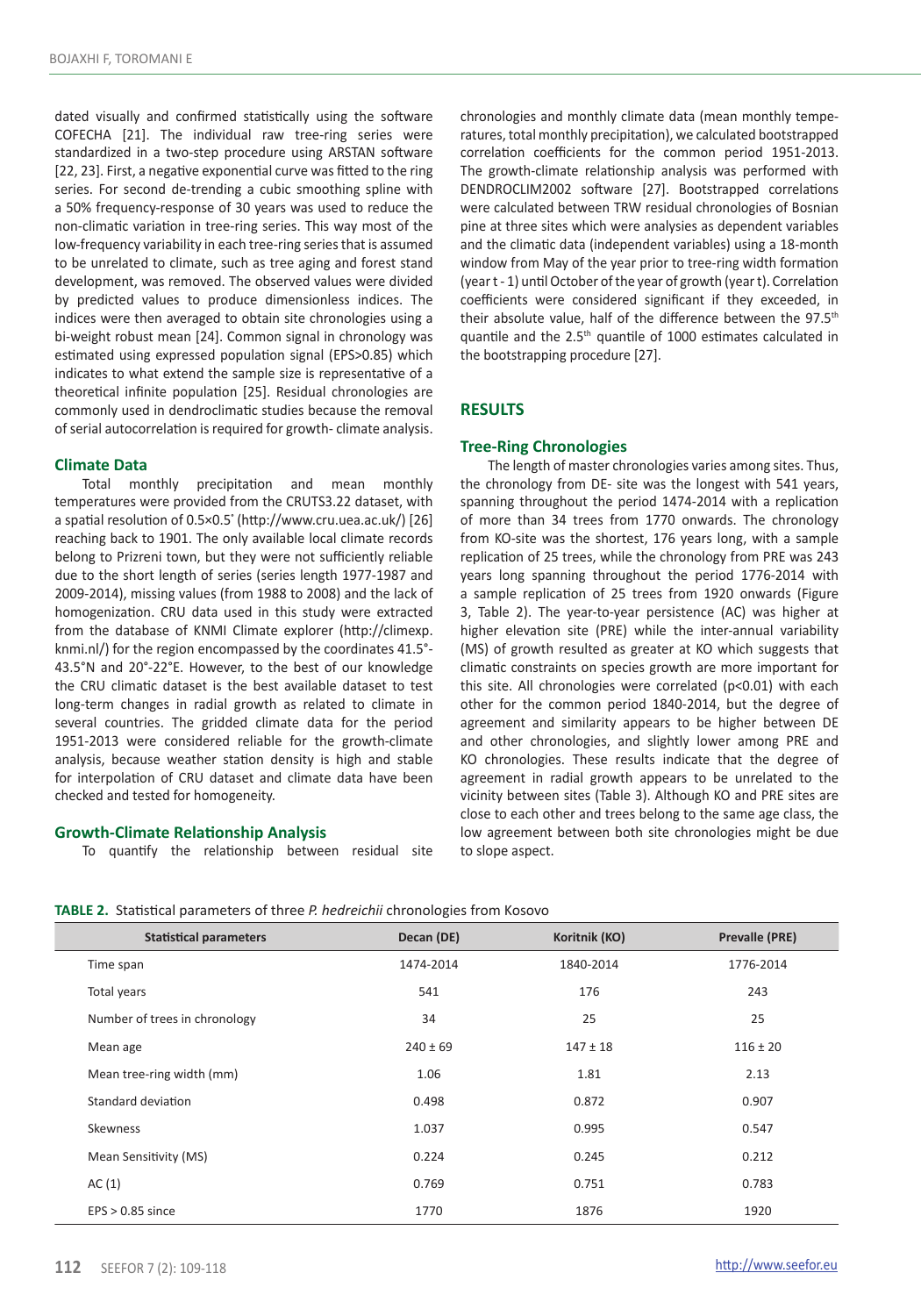

**FIGURE 3.** Raw tree-ring width chronologies of Bosnian pine (*P. heldreichii* Christ.) from Decan, Prevalla and Koritinik. Upper part in each graph shows the raw tree-ring width chronology while lower part shows tree replication in respective site chronologies

#### **Growth-Climate Relationship**

We tested the response to temperatures and precipitation from the previous year's May to the current October of TRW formation for the three site chronologies (Figure 4). All correlations computed over the common period 1951– 2013 were not high (maximum r-value: 0.37 for DE versus July precipitation). From all 108 correlations calculated for temperature and precipitation together, only 16% reached the 95% significance level. These facts underline the existence of divergent correlation patterns among the three studied sites emphasizing the important role of local conditions on Bosnian pine's growth. Regarding the site-specific patterns, the DE chronology seemed to be slightly more sensitive to current summer precipitation variations than other sites.

In case of KO site, tree growth was correlated negatively

to the temperatures of previous July, August and September as well as June of the current growing year. Moreover, growthclimate relationship showed that *P. heldreichii*'s growth was positively correlated with previous August and negatively associated with current May precipitation. The negative response to previous summer temperatures and the positive correlation to previous July precipitation suggest that *Pinus heldreichii*'s growth from KO site is mainly controlled by drought conditions.

Bootstrap correlation analysis showed that PRE chronology was correlated positively to the temperatures of current January and February and the precipitation of previous May, October and July of the current growing year. An adverse relationship was noted with previous June and current April precipitation. The main climatic factors stimulating growth in this high-elevation site were favorable temperatures during

| TABLE 3. Comparison between all three P. heldreichii chronologies from Kosovo |  |
|-------------------------------------------------------------------------------|--|
|-------------------------------------------------------------------------------|--|

| Sampled sites | Prevalle (PRE)           |                | Decan (DE)               |                          | Koritnik (KO)            |                |
|---------------|--------------------------|----------------|--------------------------|--------------------------|--------------------------|----------------|
|               | t-BP                     | GLK %          | t-BP                     | GLK %                    | t-BP                     | GLK %          |
| Prevalle      | $\overline{\phantom{a}}$ | $\blacksquare$ | 7.1                      | 66                       | 6.8                      | 59             |
| Decan         | 7.1                      | 66             | $\overline{\phantom{a}}$ | $\overline{\phantom{a}}$ | 12.3                     | 71             |
| Koritnik      | 6.8                      | 59             | 12.3                     | 71                       | $\overline{\phantom{a}}$ | $\blacksquare$ |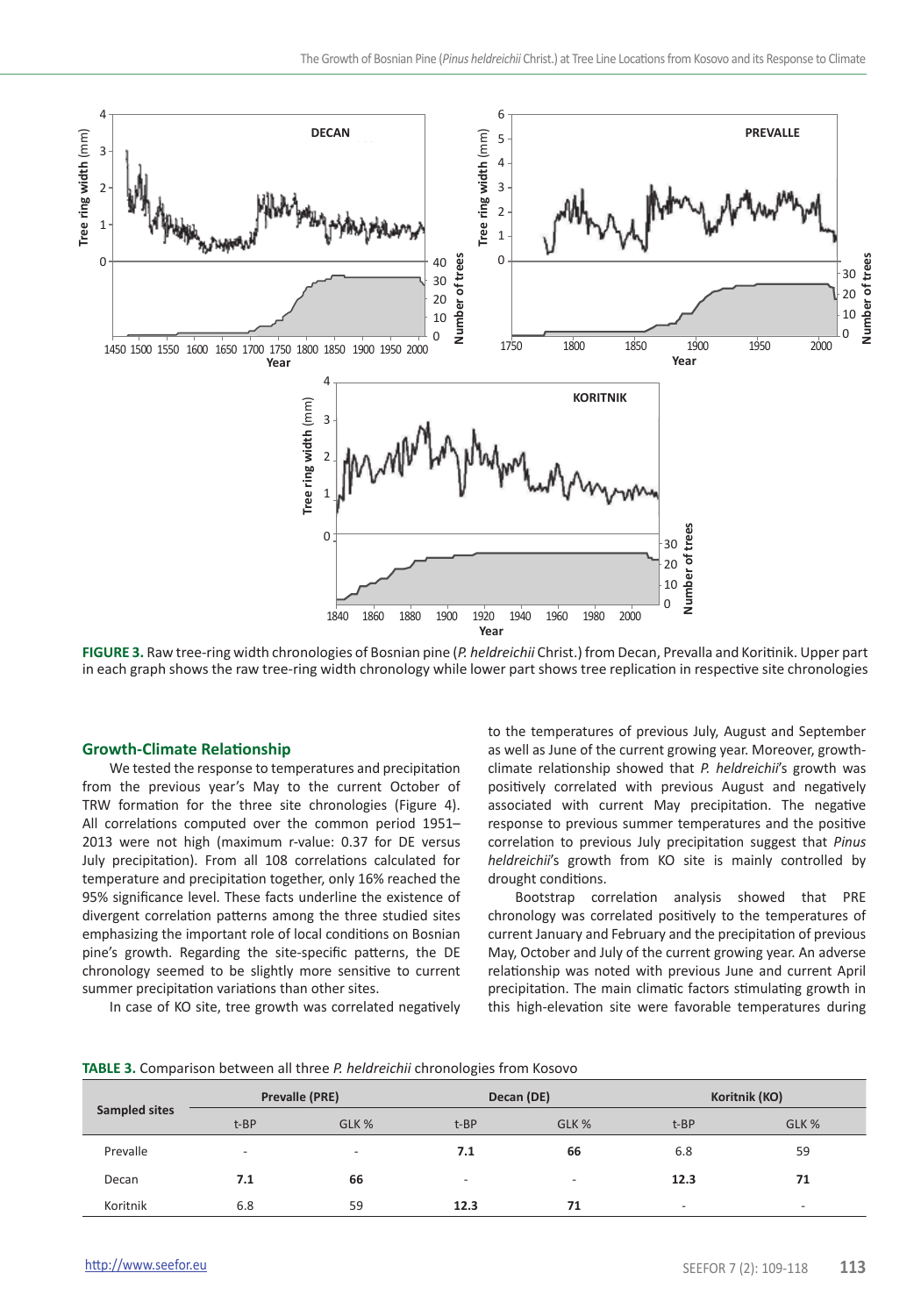

**FIGURE 4.** Bootstrap correlation coefficients between residual chronologies and temperature (left) and precipitation (right) asterisks on the top of the bars indicate 95% significance level of the correlation coefficient

current January and February associated with a positive water balance in July. Growth–climate relationships over the last 62 years, however, indicate that tree-ring formation in KO and PRE sites does not depend on one single dominant factor, but rather on various combinations of precipitation and temperature in certain months resulting in a temporal alteration of climatic sensitivity.

## **DISCUSSION**

## **Chronology Characteristics**

We performed this investigation to assess the impact of climate on Bosnian pine's growth and to evaluate its response.

We were able to develop three TRW chronologies from Kosovo region reaching a maximum of 541 years back in time (from 1474 to 2014). Although the replication of the dataset decreases back in time, the EPS threshold varies among sites spanning from ~1770 for DE-site to 1920 for PRE site. The quality of such chronologies could be further increased in earlier periods by adding more cross-dated series. We note that an increase of tree-ring widths and consequently indices was observed during the de-trending procedure for the last six decades in all chronologies. The most common periods showing a TRW increase were 1965-1970, 1978-1981, and 1987-1991, whereas the periods with radial growth decrease were different between site chronologies. The radial growth which increased during the second half of the twentieth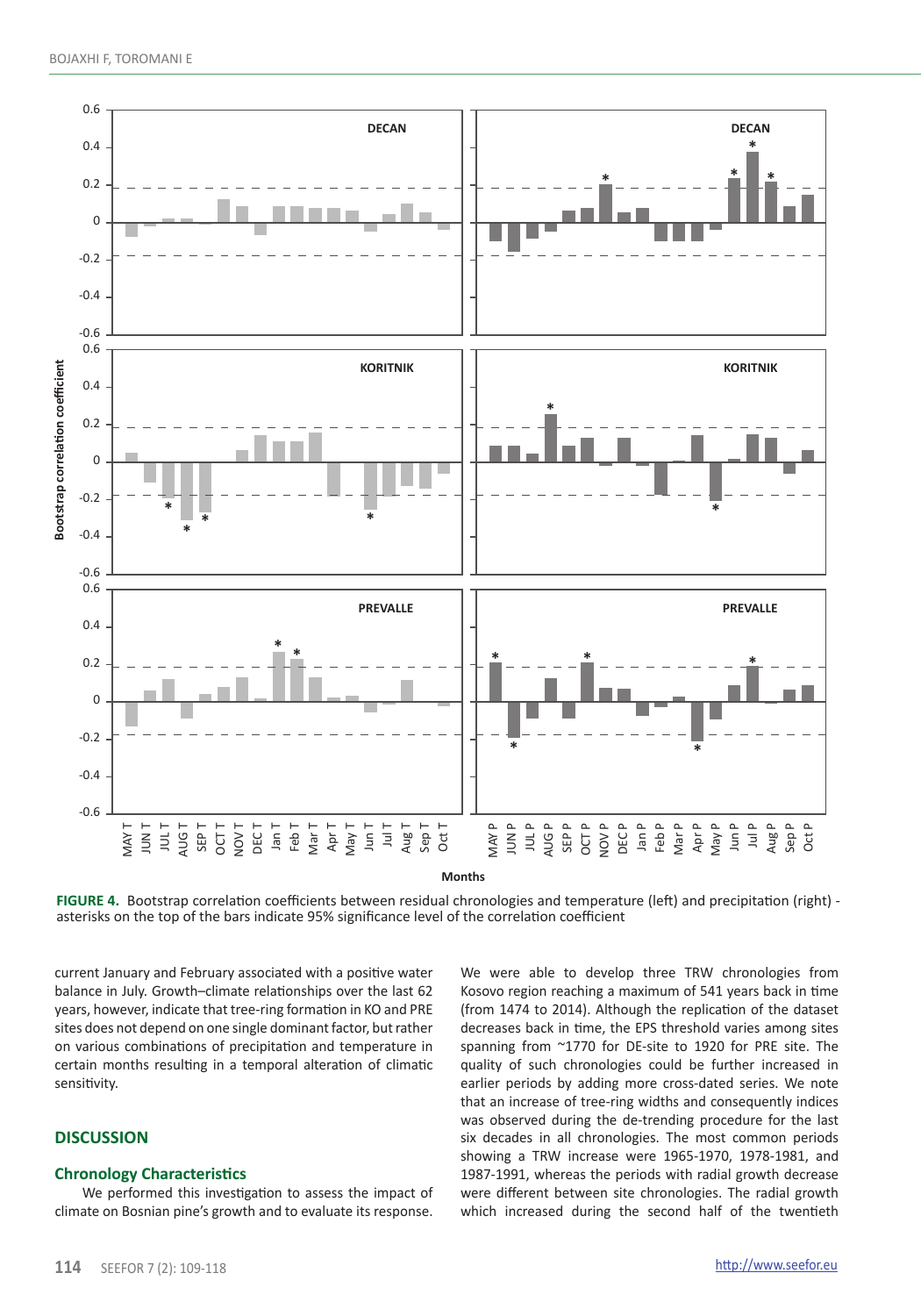century has been found in other long tree-ring chronologies and is often attributed to a changing temperature regime [28-30]. Based on CRU climatic data, the common periods associated with mean temperature's rising spanning from 1981 to 2010, while the periods with significant decrease of precipitation records were 1981-1990 and 2010-2014 respectively (Figure 5). These are the first chronologies from Kosovo, but there are also some other built earlier in Italy and the Balkan Peninsula. In comparison, the longest nearby *P. heldreichii* chronologies span periods of 1392 years (617-2008) were found in Albania [14], 762 years (1243 to 2004) in Greece [31], 758 years (1250 to 2008) in Bulgaria [11], and 827 years (1148 to 1974) in Southern Italy [32].

We tried to download these chronologies from International Tree-Ring Data Bank (http://hurricane.ncdc.noaa. gov/pls/paleox/f?p=518:1:3874104498420267:::APP:PROXY TOSEARCH:18) aiming to compare them with ours, but none was available on the website.

### **Growth–Climate Relationship**

Despite the observed climate signal, the response to climate of the three site chronologies was not particularly strong or robust. The low correlation values could at least partly be related to the sparse availability of regional meteorological station data for Kosovo high-elevation sites and also for the whole Balkan region, resulting in a limited representation of



**FIGURE 5.** Decennial successive differences between mean annual temperatures and mean annual sum of precipitation for the period 1901-2014 (including the period 1951-2013 used as reference in bootstrap correlation analysis)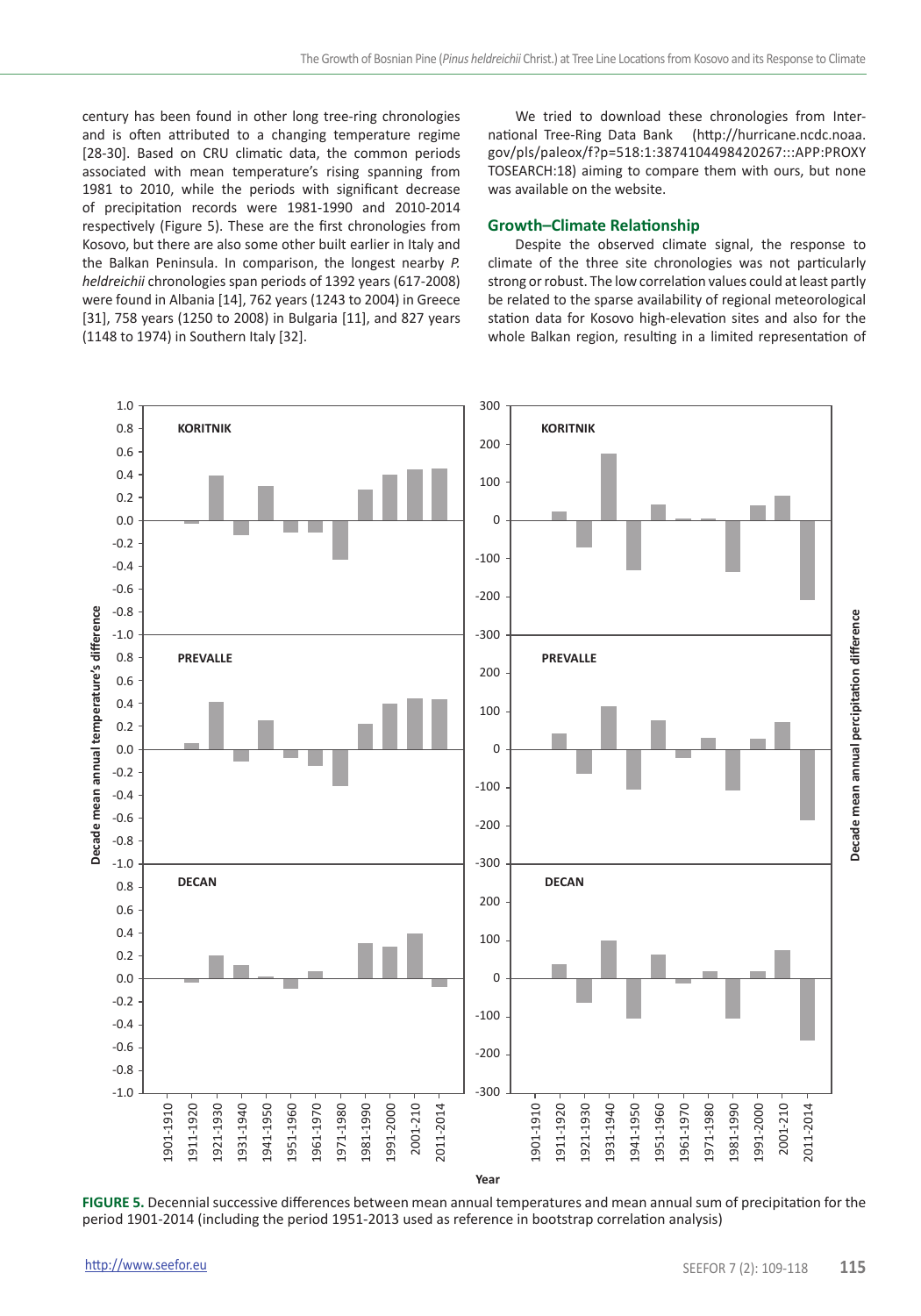the gridded CRU data for the study region. In all studies, the correlations between TRW and various instrumental climate data (monthly temperature and precipitation) were relatively weak and not robust over the 20<sup>th</sup> century proxy-target period. Even for the western Mediterranean basin, similar results based on three conifer species from the Pyrenees were reported [33].

We found strong relationships between tree-ring chronologies and summer precipitation of the current growing year for DE and July precipitation for the PRE site. The location of these stands in high mountainous areas is positively affected by local humid currents helping trees to avoid the negative effects of summer droughts [17]. The strong relationship between KO residual chronology and climate conditions of the years prior to the growth indicates that in this tree-line location, the growing period is relatively short and the most active tracheid formation occurs at the beginning of summer [34]. Therefore, for the production of wide tree rings the combination of early cambial activity start with enough available resources, i.e. stored carbohydrates and other substances produced in the previous growth period, and favorable climate conditions during the late spring and early summer months of the growth year is needed. The effect of climate in the previous year is expressed by strong first-order autocorrelation often found in tree-line trees [35] and also in our series.

Significant correlations with precipitation in certain months of the previous growing season were found at all sites. The persistence of this climatic signal in the subsequent years is linked with soil moisture reserves for the subsequent growing season. Our study revealed that young trees in the KO site growing under drier conditions were more sensitive to summer drought stress, as reflected by the negative correlations with June temperatures and positive correlations with July and August precipitation. Tree age is important not only for tree-ring formation but also for growing trends and should be taken into consideration when exploring the growth-climate relationship. Previous studies have shown that the duration of wood formation in conifers was shorter in old than in young trees [36]. This study reported that young trees were characterized by an earlier onset of xylogenesis, a longer growing season and a higher growth rate, resulting in a higher number of xylem cells. One possible explanation for the earlier onset of xylogenesis in young trees is that the base of the stem is closer to the crown and hence to the source of auxin than in old trees [16]. Moreover older trees have larger diameters and thicker barks, which could negatively influence the spring dynamics of stem warming. Compared to young trees, old trees have a higher hydraulic resistance and lower photosynthetic rates, which might potentially increase the climatic sensitivity reflected in *P. heldreichii* growing at DE site [16, 37, 38].

Positive correlations with current winter temperatures

reported at all three sites showed that mild winters have a positive influence on snow melting or rainfall. From a physiological point of view, winter temperatures cannot directly influence cambial activity since the trees are dormant. However, during warmer winters, more precipitation falls as rainfall, rather than as snow [39]. In our case, it is more probable that precipitation in cases with warmer winter temperatures is in the form of wet snow, which on its side is less prone to wind transport and immediate sliding along steep slopes and therefore could contribute to a deeper snow cover. This can provide more soil moisture after snowmelt and could be a prerequisite for increased cambial activity given that other conditions are favorable.

We expected a stronger thermal signal because the research sites were situated at high elevation and the low temperature is assumed to be the main driver for tree growth. Although sampling in Kosovo was conducted at the highest forested elevations (up to 1945 m a.s.l.), our sampled sites might not fully represent typical tree-line conditions. For instance, the thermal tree line of *Pinus heldrechii* at the Olymp (Greece) ranges from 2200 to 2400 m a.s.l. with the krummholz zone even reaching elevations of 2500 to 2700 m a.s.l [12]. Körner [40], on the other hand, stated that Mediterranean tree-line sites do not show a clear temperature controlled growth pattern compared to the Alpine region and that it is questionable if sampling at the upper zone provides more defined growth control. Therefore, follow-up studies should be based on tree-ring parameters such as maximum latewood density and stable isotope ratios that are expected to be more climate sensitive in the area.

## **CONCLUSIONS**

The first TRW chronologies from Kosovo are an important step towards a denser tree ring network in the Balkan region. Growth-climate relationships indicated that *P. heldreichii*'s growth does not depend only on one single dominant factor, but on various combinations of precipitation and temperature resulting in different climatic sensitivity. Our results provide an important basis for additional tree-ring parameters such as maximum latewood density and stable isotope ratios to be processed, improving the understanding about *P. heldreichii*'s response versus site conditions.

#### **Acknowledgements**

We thank two anonymous reviewers for their comments and suggestions which improved the manuscript quality. This study was supported by the Agricultural University in Tirana. We thank Mr. Arben Q. Alla who helped in core collection and Mr. Saimir Beqaj and Albert Buzali for their support during cores preparation.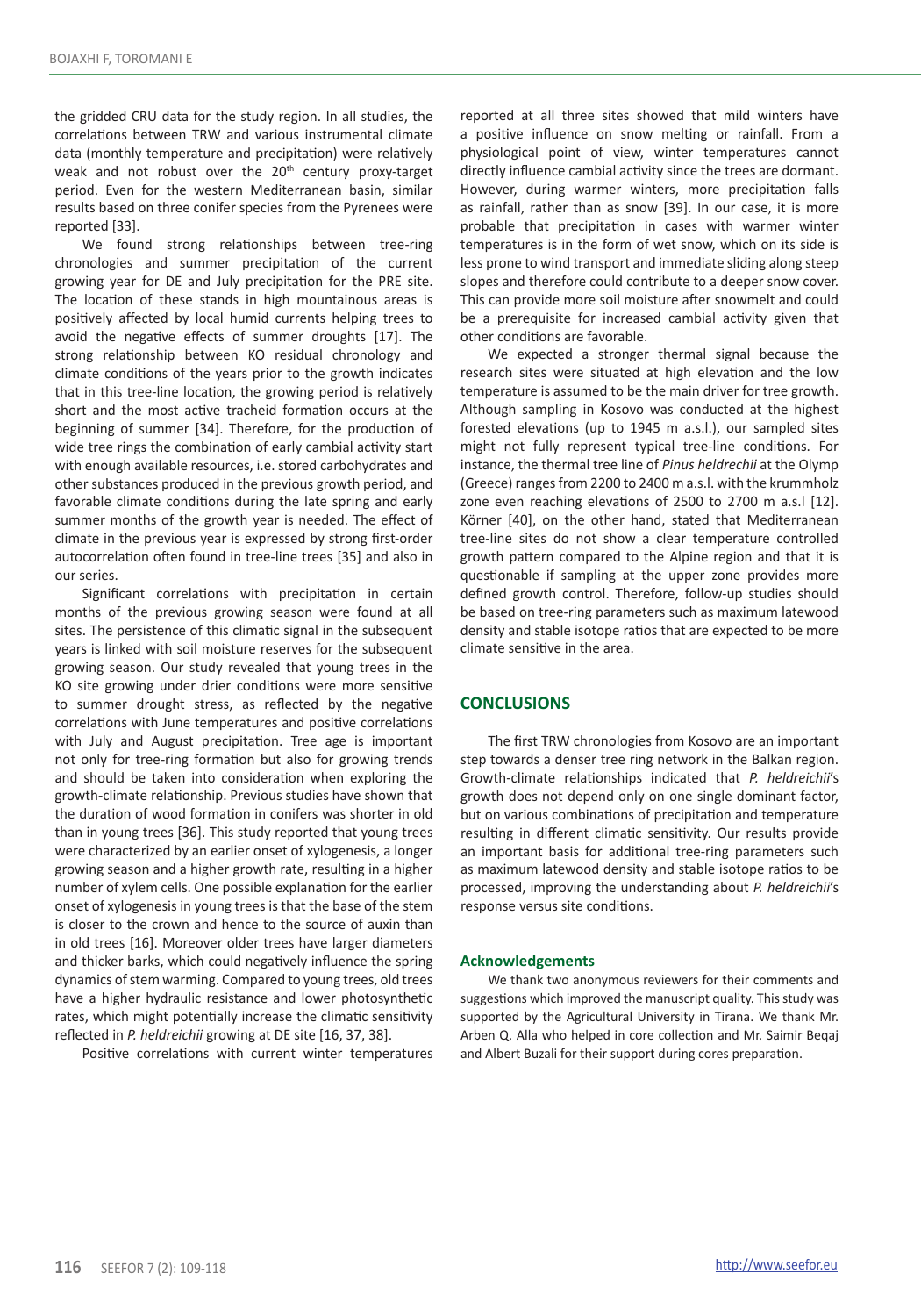## **REFERENCES**

- 1. NELSON EJ, KAREIVA P, RUCKELSHAUS M, ARKEMA K, GELLER G, GIRVETZ E, GOODRICH D, MATZEK V, *et al,.* 2013 Climate change's impact on key ecosystem services and the human well-being they support in the US. *Front Ecol Environ* 11 (9): 483-493. DOI: http://dx.doi.org/10.1890/120312
- 2. WOLKOWICH EM, COOK BI, ALLEN JM, CRIMMINS TM, BETANCOURT JL, TRAVERS SE, PAU S, REGETZ J, *et al.,* 2012 Warming experiments underpredict plant phenological responses to climate change. *Nature* 485: 494-497. DOI: http://dx.doi.org/10.1038/nature11014
- 3. MALCOLM JR, MARKHAM A, NEILSON RP, GARACI M 2002 Estimated migration rates under scenarios of global climate change. *J Biogeogr* 29 (7): 835-849. DOI: http:// dx.doi.org/10.1046/j.1365-2699.2002.00702.x
- 4. THEURILLAT JP, GUISAN A 2001 Potential impact of climate change on vegetation in the European Alps: a review. *Climatic Change* 50 (1): 77-109. DOI: http://dx.doi. org/10.1023/A:1010632015572
- 5. GRIFFITHS HI, KRYSTUFEK B, REED JM (*eds*) 2004 Balkan Biodiversity: Pattern and process in the European hotspot. Springer, Dordrecht, The Netherlands, 357 p. DOI: http:// dx.doi.org/10.1007/978-1-4020-2854-0
- 6. XOPLAKI E, GONZALEZ-ROUCO JF, LUTERBACHER J, WANNER H 2003 Mediterranean summer air temperature variability and its connection to the large-scale atmospheric circulation and SSTs. *Clim Dynaam* 20 (7): 723-739. DOI: http://dx.doi.org/10.1007/s00382-003-0304-x
- 7. XOPLAKI E, GONZALEZ-ROUCO JF, LUTERBACHER J, WANNER H 2004 Wet season Mediterranean precipitation variability: influence of large-scale dynamics and trends. *Clim Dynam* 23 (1): 63-78. DOI: http://dx.doi.org/10.1007/ s00382-004-0422-0
- 8. NICAULT A, ALLEAUME S, BREWER S, CARRER M, NOLA P, GUIOT J 2008 Mediterranean drought fluctuations during the last 500 years based on tree-ring width data. *Clim Dynam* 31 (2): 227-245. DOI: http://dx.doi.org/10.1007/ s00382-007-0349-3
- 9. QIRIAZI P, SALA S 2000 Environmental problems of Albania. *In*: Buchroithner MF (*ed*) Remote sensing for environmental data in Albania: a strategy for integrated management. Springer, Dorbrecht, The Netherlands, pp 13-30. DOI: http://dx.doi.org/10.1007/978-94-011-4357-8\_4
- 10. PANAYATOV M, BEBI P, KRUMM F, YURUKOV S 2009 *Pinus peuce* and *Pinus heldreichii* tree rings as a key to past mountain climate in Southeastern Europe. *In*: Kaczka RJ, Malik I, Owczarek P, Gärtner H, Heinrich I, Helle G, Schleser G (*eds*) Tree rings in archaeology, climatology and ecology, TRACE 7: 71-77
- 11. PANAYATOV M, BEBI P, TROUET V, YURUKOV S 2010 Climate signals in *Pinus peuce* and *Pinus heldreichii* tree-ring width chronologies from the Pirin Mountains in Bulgaria. *Trees*  24 (3): 479-490. DOI: http://dx.doi.org/10.1007/s00468- 010-0416-y
- 12. BRANDERS R 2007 Waldgrenzen griechischer Hochgebirge: unter besonderer Berücksichtigung des Taygetos, Südpeloponnes [Timberlines of Greek high mountains: With special regard to the Taygetos mountains, southern Peloponnese (forest dynamics, fir die-back, dendrochronological research on *Pinus nigra*)] (*in German with English summary*). PhD thesis, University of Erlangen, Germany, 259 p
- 13. GRIGGS C, DEGAETANO A, KUNIHOLM P, NEWTON M 2007 A regional high-frequency reconstruction of May-June precipitation in the north Aegean from oak tree rings, AD 1089-1989. *Int J Climatol* 27 (8): 1075-1089. DOI: http:// dx.doi.org/10.1002/joc.1459
- 14. SEIM A, BUNTGEN U, FONTI P, HASKA H, HERZIG F, TEGEL F, TROUET V, TREYDTE K 2012 Climate sensitivity of a millennium-long pine chronology from Albania. *Clim Res*  51 (3): 217-228. DOI: http://dx.doi.org/10.3354/cr01076
- 15. TROUET V, PANAYOTOV M, IVANOVA A, FRANK D 2012 A Pan-European summer teleconnection mode recorded by a new temperature reconstruction from the eastern Mediterranean (1768-2008). *Holocene* 26: 709-721. DOI: http://dx.doi.org/10.1177/0959683611434225 .
- 16. ROSSI S, DESLAURIERS A, ANFODILLO T, CARRER M 2008 Age-dependent xylogenesis in timberline conifers. *New Phytol* 177 (1): 199-208. DOI: http://dx.doi.org/10.1111/ j.1469-8137.2007.02235.x
- 17. TODARO L, ANDREU L, D'ALESSANDRO CM, GUTIERREZ E, CHERUBINI P, SARACINO A 2007 Response of *Pinus leucodermis* to climate and anthropogenic activity in the National Park of Pollino (Basilicata, Southern Italy)*. Biol Conserv* 137 (4): 507-519. DOI: http://dx.doi.org/10.1016/j. biocon.2007.03.010
- 18. FRITTS HC 1976 Tree Ring and Climate. Academic Press, New York, USA, 567 p
- 19. SCHWEINGRUBER FH 1988 Tree Rings. Basics and Applications of Dendrochronology. springer, Dordrecht, The Netherlands, 276 p. DOI: http://dx.doi.org/10.1007/978- 94-009-1273-1
- 20. STOKES MA, SMILEY TL 1968 An introduction to tree ring dating. University of Chicago Press, Chicago, USA, 73 p
- 21. HOLMES RL 1983 Computer-assisted quality control in tree-ring width dating and measurement. *Tree-Ring Bull*  43: 51-67.
- 22. COOK ER 1985 A time series analysis approach to the tree-ring width standardization. PhD Thesis, University of Arizona, USA
- 23. COOK ER, HOLMES LR 1999 Users manual for program ARSTAN. Laboratory of Tree-ring width Research, University of Arizona. Tucson, Arizona, USA.
- 24. COOK ER, PETERS K 1997 Calculating unbiased tree-ring width indices for the study of climatic and environmental change. *Holocene* 7 (3): 361-370. DOI: http://dx.doi. org/10.1177/095968369700700314
- 25. WIGLEY TML, BRIFFA KR, JONES PD 1984 On the average of correlated time series, with applications in dendroclimatology and hydrometeorology. *J Clim Appl Meteorol* 23: 201-213. http://dx.doi.org/10.1175/1520- 0450(1984)023<0201:OTAVOC>2.0.CO;2
- 26. MITCHELL TD, JONES PD 2005 An improved method of constructing a database of monthly climate observations and associated high-resolution grids. *Int J Climatol* 25 (6): 693-712. DOI: http://dx.doi.org/10.1002/joc.1181
- 27. BIONDI F, WAIKUL K 2004 DENDROCLIM2002: A C++ program for statistical calibration of climate signals in tree-ring width chronologies. *Computers & Geosciences*  30 (3): 303-311. DOI: http://dx.doi.org/10.1016/j. cageo.2003.11.004
- 28. D'ARRIGO R, WILSON R, LIEPERT B, CHERUBINI P 2008 On the 'Divergence Problem' in Northern Forests: a review of the tree ring evidence and possible causes. *Glob Planet Change* 60 (3-4): 289-305. DOI: http://dx.doi. org/10.1016/j.gloplacha.2007.03.004
- 29. ESPER J, NIEDERER R, BEBI P, FRANK D 2008 Climate signal age effects - evidence from young and old trees in the Swiss Engadin. *For Ecol Manag* 255 (11): 3783-3789. DOI: http://dx.doi.org/10.1016/j.foreco.2008.03.015
- 30. OBERHUBER W, KOFLER W, PFEIFER K, SEEBER A, GRUBER A, WIESER G 2008 Long-term changes in tree-ring width climate relationships at Mt. Patscherkofel (Tyrol, Austria) since the mid 1980s. *Trees* 22 (1): 31-40. DOI: http://dx.doi. org/10.1007/s00468-007-0166-7